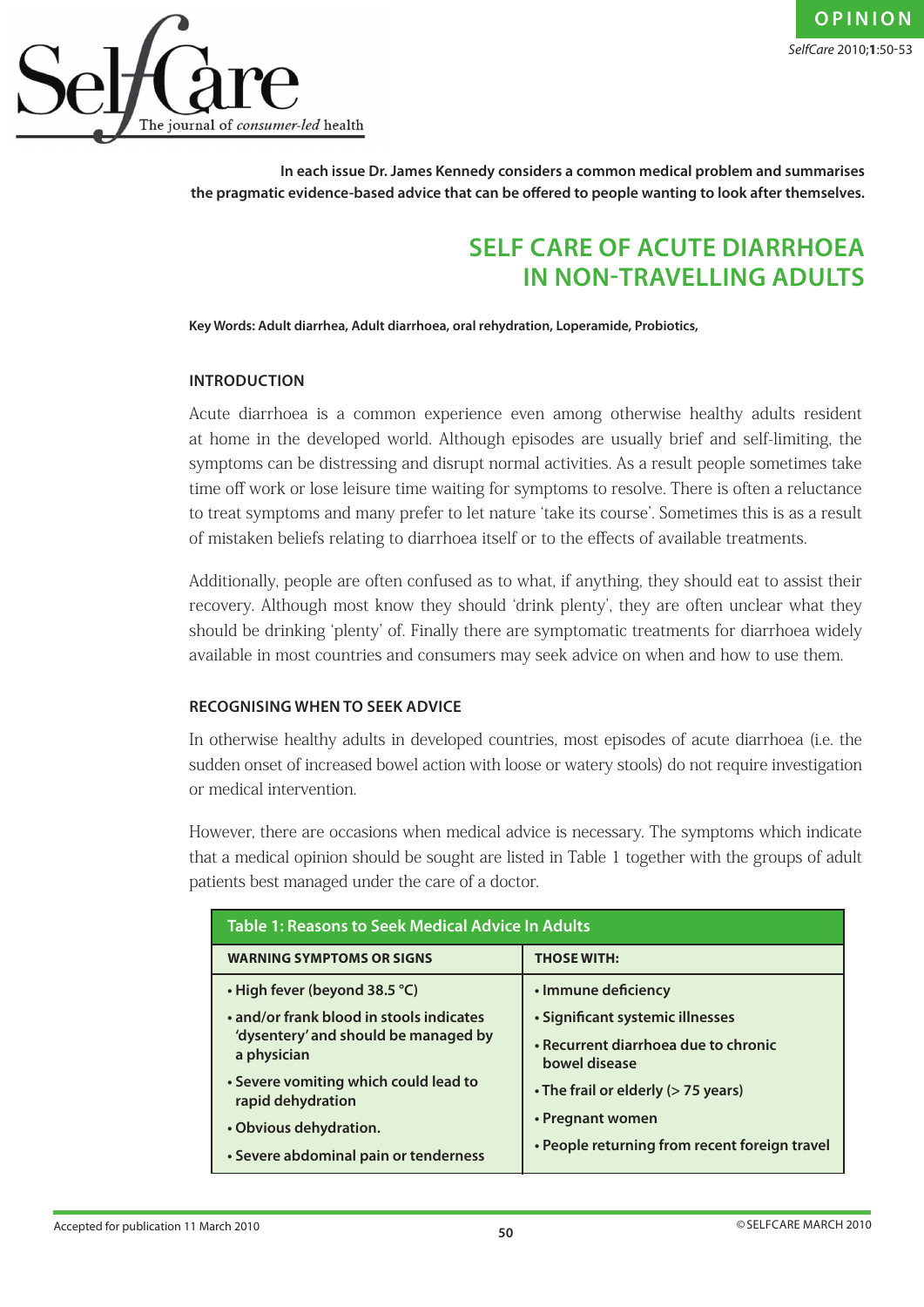## **SELF CARE**

Episodes of acute diarrhoea typically resolve over the course of several days even when no action is taken. But this does not mean that they are trivial or that they should not be treated, especially if they impact on the quality of life.

There are many folk beliefs about diarrhoea that can influence how people care for themselves, and we explore these below.

## **DIETARY ADVICE**

Most people know the importance of maintaining an adequate fluid intake, but not necessarily what drinks are preferable when suffering from diarrhoea. Oral rehydration solutions were developed for cholera treatment and have saved the lives of many children in developing countries. These solutions are sometimes recommended for adults, but there is no evidence that they relieve symptoms or shorten the illness, so the only reason to take them is to replace lost fluid and electrolytes. However in otherwise healthy adults with diarrhoea, fluids containing glucose (e.g. fruit juices) and soups (rich in electrolytes) are adequate substitutes in this regard. Drinks containing diuretics and stimulants such as caffeine are best avoided as they increase bowel activity, and the volume of fluids required should be guided by thirst rather than by a fixed routine.

There is no evidence that fasting or avoiding solid food in adults helps recovery from diarrhoea. In fact the solutes in food may have the same effect as solutes in oral rehydration solutions in helping to restore net fluid absorption. However, if diarrhoea is accompanied by nausea and vomiting, it is sensible to avoid eating until this passes. Also large meals can trigger the gastro-colic reflex to pass faeces and are best avoided when the gut is already overactive. Fatty, spicy and heavy meals can provoke worsening symptoms in some, so small, light meals are preferable. Aside from these considerations there is no need to avoid solid food and the sufferer can be guided by their appetite.

# **TO TREAT OR NOT TO TREAT**

There is a prevalent belief that diarrhoea is a 'defence mechanism' whereby the body rids itself of pathogens or toxins. The logical extension of this belief is that medicines which act to reduce stool production will somehow keep these noxious materials in the body and potentially worsen or prolong the illness. This belief ignores the fact that many episodes of diarrhoea do not have an infective origin. Even when there is an infective cause, it is difficult to see how diarrhoea itself could have a beneficial effect on virus-induced mucosal injury or effects caused by pathogens attached to, or toxins bound to the gut wall. Nevertheless, in a society that can ascribe 'de-toxifying' properties to colonic irrigation, such a belief is not easily eroded.

Many people are content to allow episodes of diarrhoea to resolve without treatment because they are not distressed by the symptoms (provided they are near to a bathroom). However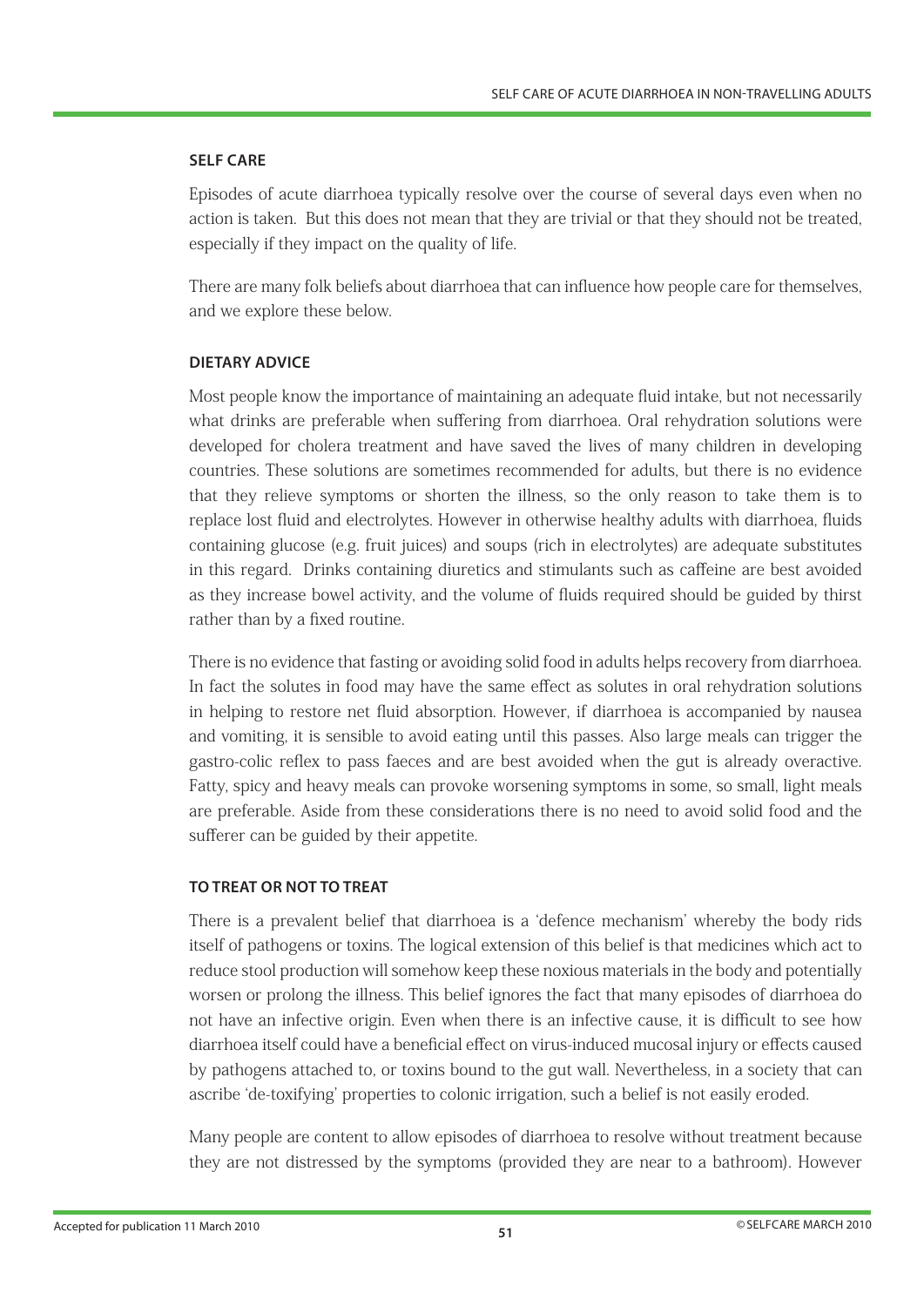others may have commitments which cannot be met if diarrhoea and the accompanying symptoms (including urgency and discomfort) are not controlled. The need for treatment should be decided on pragmatic grounds but there is no advantage to be gained from not treating symptoms which are causing distress, or severely limiting life commitments.

### **CHOOSING A TREATMENT FOR SELF CARE**

As discussed, in otherwise healthy adults, oral rehydration solutions are unnecessary and have no impact on symptoms.

Probiotics, including various Lactobacillus, Bifidobacterium and Streptococcus species and the yeast Saccharomyces boulardii are sometimes promoted for 'gut health' and in some countries are used in diarrhoea. However there is no good evidence that probiotics have a role in treating the symptoms of idiopathic acute diarrhoea in adults.

The priority in treating acute episodes of diarrhoea in adults is to reduce the frequency of stools and improve associated discomfort and urgency so that normal activity can be resumed. In these circumstances the obvious choice is a drug that affects motility or secretion or both. The most studied drug is loperamide 2 mg (dosed according to loose bowel movements) and there is good evidence that this drug will diminish both the number of loose stools and the associated symptoms of diarrhoea.

There is no evidence that reducing the volume of stools in adults prolongs the disorder. On the contrary, the balance of evidence suggests that anti-motility/anti-secretion medication may diminish diarrhoea and shorten its duration, even if the cause is non-dysenteric infectious diarrhoea (i.e. without high fever or blood in the stools).

In most episodes of acute diarrhoea in non-travelling adults, the cause remains unknown because the symptoms are self limiting and not investigated. However bacterial pathogens, viruses and non-infectious factors may all be implicated. Because of this diagnostic uncertainty, and the generally benign nature of the illness in otherwise fit adults at home, antibiotics have no place in the self-management of diarrhoea.

Patients with dysentery should always consult a clinician (Table 1) and those whose symptoms worsen or continue unimproved past 48 hours might also have an infectious cause that could benefit from investigation and potentially from prescribed antibiotics.

## **CONCLUSION**

Acute diarrhoea in otherwise fit adults is a relatively uncommon cause for consultation in modern general practice in the developed world. This is as it should be, since most episodes are self-limiting and the bother of attending a surgery outweighs any possible benefit.

Consequently, most adults will manage diarrhoea at home. However there are many prevalent